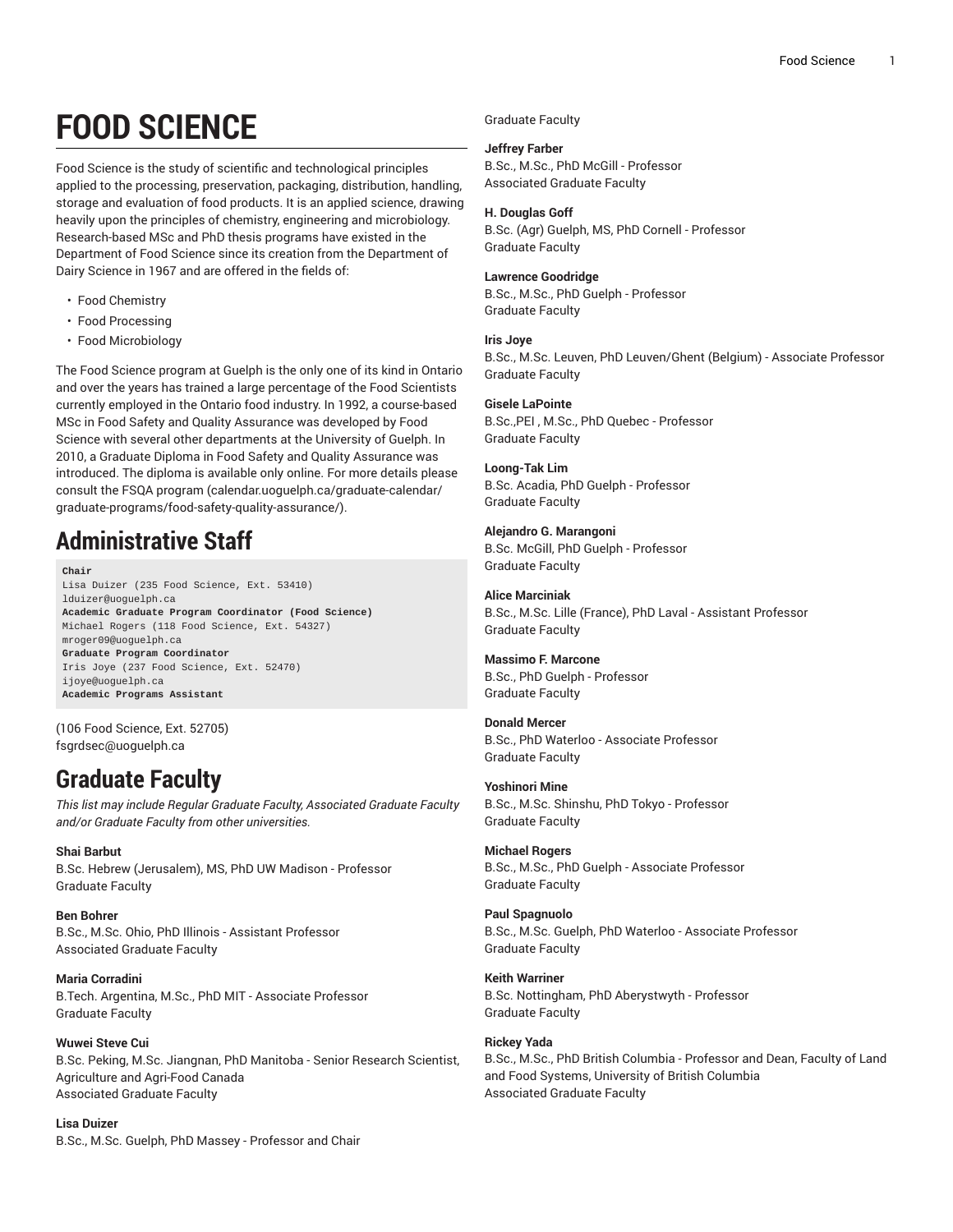### **MSc Program Admission Requirements**

To be considered for admission, applicants should hold an honours baccalaureate degree with at least a 'B' average during the last two years of study. Supportive letters of reference are essential and should outline the applicant's strengths and weaknesses. Students whose first language is not English require a TOEFL score of at least 89 (internetbased) or IELTS score of at least 6.5. To assist in identifying a suitable thesis advisor, applicants should submit a short statement of research interests. Admission into the department is contingent on the student obtaining a scholarship or Graduate Research Assistantship. Students may be admitted into the Fall, Winter or Summer semesters.

### **Program Requirements**

The objective of this program is to provide graduates with general scientific knowledge as well as a more in-depth understanding of particular aspects of Food Science. This objective is accomplished through course work and departmental research seminars. Extensive laboratory and technical training is obtained by performing experiments under the supervision of a professor and advisory committee. A mandatory communication course also teaches effective oral and written communication. All these training aspects culminate through the writing of the MSc thesis. With this background, MSc graduates will be qualified to obtain positions with responsibility in government and the research, development and production sectors of the food and beverage industry.

MSc students are required to register in at least three graduate courses, plus seminar (a minimum of 2.0 credits) and prepare an acceptable thesis. A graduate degree program form signed by the student and approved by the student's advisory committee will be submitted during the first semester for approval of the departmental Graduate Program Committee. The student must maintain a minimum 'B-' average to remain in the program. Each student is required to take a compulsory seminar course which provides training in technical communications. The thesis research is planned by the student in consultation with the advisor and approved by the advisory committee during the first semester of the program. The program is completed by the successful defense of the thesis.

### **PhD Program Admission Requirements**

The usual requirement for admission into the PhD program is a researchbased MSc degree with a minimum 'B' average and supportive letters of reference. Students whose first language is not English require a TOEFL score of at least 89 (internet-based) or IELTS score of at least 6.5.

To assist in identifying a suitable thesis advisor, applicants should submit a short statement of research interests. Admission into the department is contingent on the student obtaining a scholarship or GRA. It is also possible for a student to transfer from the MSc program without completing a master's thesis if the student has an excellent academic record and shows a strong aptitude for research which can be expanded to the doctoral level. Students may be admitted into the Fall, Winter or Summer semesters.

### **Program Requirements**

The objective of this program is to develop highly competent scientists who will provide leadership in academic institutions, or as managers in Food Science research and development institutes in industry or government. Creativity and the ability to perform independent research is

fostered by requiring PhD students to submit a written research proposal and defend it orally. Having obtained research skills during their MSc studies, PhD students are expected to conduct autonomous research. The preparation of a PhD thesis and scientific publications ensures that graduates have attained prowess in research and communication.

The major emphasis in the PhD program is research and the preparation of an acceptable thesis. Each student is required to take a compulsory seminar course FOOD\*6300 which provides training in technical communications. It is usual however for most students, in consultation with their advisory committee, to select prescribed studies and additional courses in preparation for the qualifying examination and thesis research. The qualifying examination is in two parts:

- 1. submission of a written research proposal; and
- 2. oral examination that evaluates the student's ability to communicate effectively the scientific principles, the proposed research, and the student's potential as a researcher.

The PhD program is completed by the submission and successful defense of an acceptable thesis.

### **Collaborative Specializations One Health**

The Department of Food Science participates in the collaborative specialization in One Health. Master's and Doctoral students wishing to undertake thesis research or their major research paper/project with an emphasis on one health are eligible to apply to register concurrently in Food Science and the collaborative specialization. Students should consult the [One Health \(calendar.uoguelph.ca/graduate-calendar/](�:$/h���bT�#B}x�4%�fAa��㒭���O�@���7zZ��8�2t���3vxO��v��y�d�C��k�n�) [collaborative-specializations/one-health/\)](�:$/h���bT�#B}x�4%�fAa��㒭���O�@���7zZ��8�2t���3vxO��v��y�d�C��k�n�) listing for more information.

### **Courses**

Course content for "Special Topics" will vary according to the research interests of the faculty involved in offering the course.

**FOOD\*6000 Dairy Chemistry and Microbiology Fall Only [0.50]** This course introduces the science behind milk production and composition and covers topics including: the chemistry and physics of milk fats, caseins, whey proteins, lactose, minerals, and minor components; chemical analysis; nutritional and health aspects of dairy products; milk microbiology including endogenous lactic bacteria, spoilage and pathogenic microorganisms; and microbial analysis. **Offering(s):** Offered through Distance Education format only. **Department(s):** Department of Food Science **Location(s):** Guelph

**FOOD\*6010 Dairy Products and Processes Winter Only [0.50]** The course begins with the engineering principles and computations of unit operations involved in dairy processing, and then explores formulation and processing of different dairy products. Video tours, simulations, processing, safety and quality control data and analysis are used to provide practical training. **Prerequisite(s):** FOOD\*6000

**Department(s):** Department of Food Science **Location(s):** Guelph